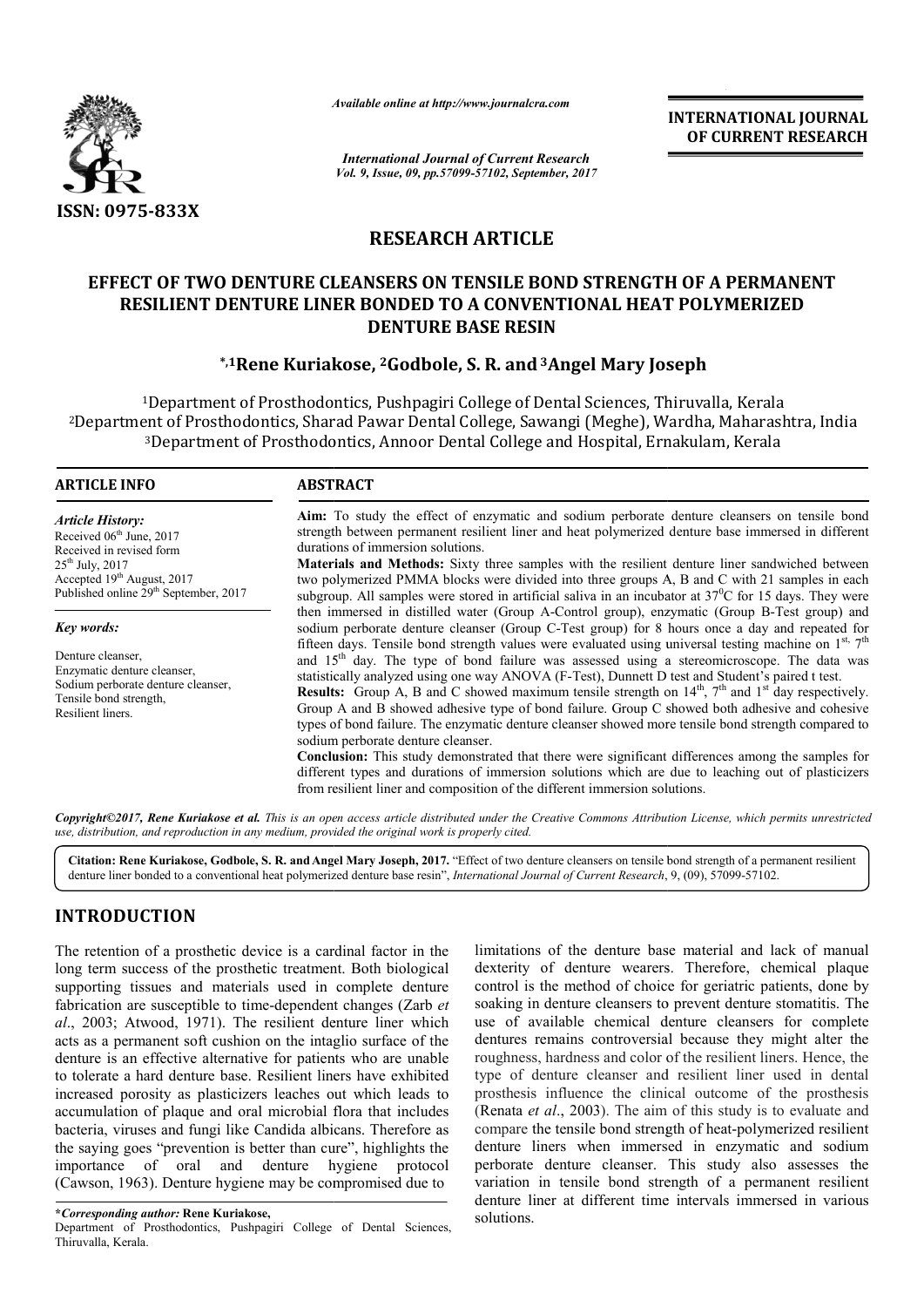# **MATERIALS AND METHODS**

Brass Dies measuring 40 mm x 10 mm x 10 mm and Brass Spacers measuring  $3 \text{ mm} \times 10 \text{ mm} \times 10 \text{ mm}$  in length, width and height respectively (Fig.1) were invested in dimensionally stable flexible silicone rubber in a conventional denture flask and the mold were prepared (Fig. 2 a). Heat cure resin polymer and monomer (Lucitone 550, Dentsply, India) were proportioned in 3:1 ratio and mixed in porcelain jar. The resin is packed in dough stage into the mould with the brass spacer between (Fig. 2 b). The flask was placed in digitally programmed acrylizer (Apex, India) at  $72^{\circ}$ C for 120 minutes followed by bench cooling for 1 hour. One hundred twenty six blocks of the heat cured acrylic resin samples were prepared (Fig. 2 c). After this process two polymerized heat cured acrylic resin blocks were removed from the flask, trimmed and sandpapered in the area where resilient liners are to be bonded. The brass spacers were then removed from the flask. These polymerized heat cured acrylic resin blocks were replaced in the mold and heat resilient denture liner material was packed into the space left by the brass spacer. The flask was then placed in standard flask press under pressure of 2500 Psi using Hydropress (Sirio Dental, Italy) for 45 minutes and placed in the digitally controlled acrylizer unit for 120 minutes at  $72^{\circ}$ C, followed by 30 minutes at  $100^{\circ}$ C and then polymerized. The blocks were bonded by 3 mm thick layer of the resilient lining material (Vertex Soft, Zeist, Canada) which was sandwiched between two acrylic resin block (Fig.2 d).Consequently, preparation of 63 specimens measuring 83mm in total length and with a cross-sectional area of 10 x10 mm were made. All specimens were stored in artificial saliva in an incubator (Yorko, India) at  $37^{\circ}$ C for 15 days. Artificial saliva was prepared by mixing 0.220 g / L of calcium chloride, 1.07 g / L of sodium phosphate, 1.68 g / L of sodium bicarbonate and 2 g / L of sodium azide in 1 litre of distilled water. The 63 samples were divided into three groups A, B and C with 21 samples in each subgroup. Group A was the control group in which the samples were immersed in distilled water. Group B and C were the test groups in which the samples were immersed in enzymatic (Polident, Block drug co., USA) and sodium perborate (Clinsodent, ICPA Ltd, India) denture cleanser respectively (Fig.3). After the artificial saliva storage, all groups of samples were immersed in the respective solutions for 8 hours once a day and this process was repeated for fifteen days. All the solutions were changed daily for fifteen days. After the initial artificial saliva storage, tensile bond strength values were evaluated using universal testing machine (Instron 3365, UK) on the  $1<sup>st</sup>$ ,  $7<sup>th</sup>$  and  $15<sup>th</sup>$  day at a crosshead speed of 5mm/ min (Fig. 4). The tensile load applied was recorded in Newton (N). The type of bond failure was also assessed using a stereomicroscope (Stemi DV4, Zeiss) at original magnification 8X through transmitted light. The data was statistically analyzed using One way ANOVA (F-Test), Dunnett D test and Student's paired t test.

#### **RESULTS**

Group A showed maximum tensile strength on  $14<sup>th</sup>$  day with an adhesive type of bond failure. Group B showed maximum tensile strength on  $7<sup>th</sup>$  day with adhesive type of bond failure. Group C showed the maximum tensile strength on  $1<sup>st</sup>$  day which then decreased and it showed both adhesive and cohesive types of bond failure (Table 1 and Fig.5 a, b, c). The enzymatic denture cleanser showed more tensile bond strength compared to sodium perborate denture cleanser (Fig.6).



**Fig. 1. Brass dies and Spacers**



**Fig. 2. Sample showing resilient denture liner sandwiched between two heat polymerized denture base resin blocks**



**Fig. 3. Sample groups immersed in the respective solutions**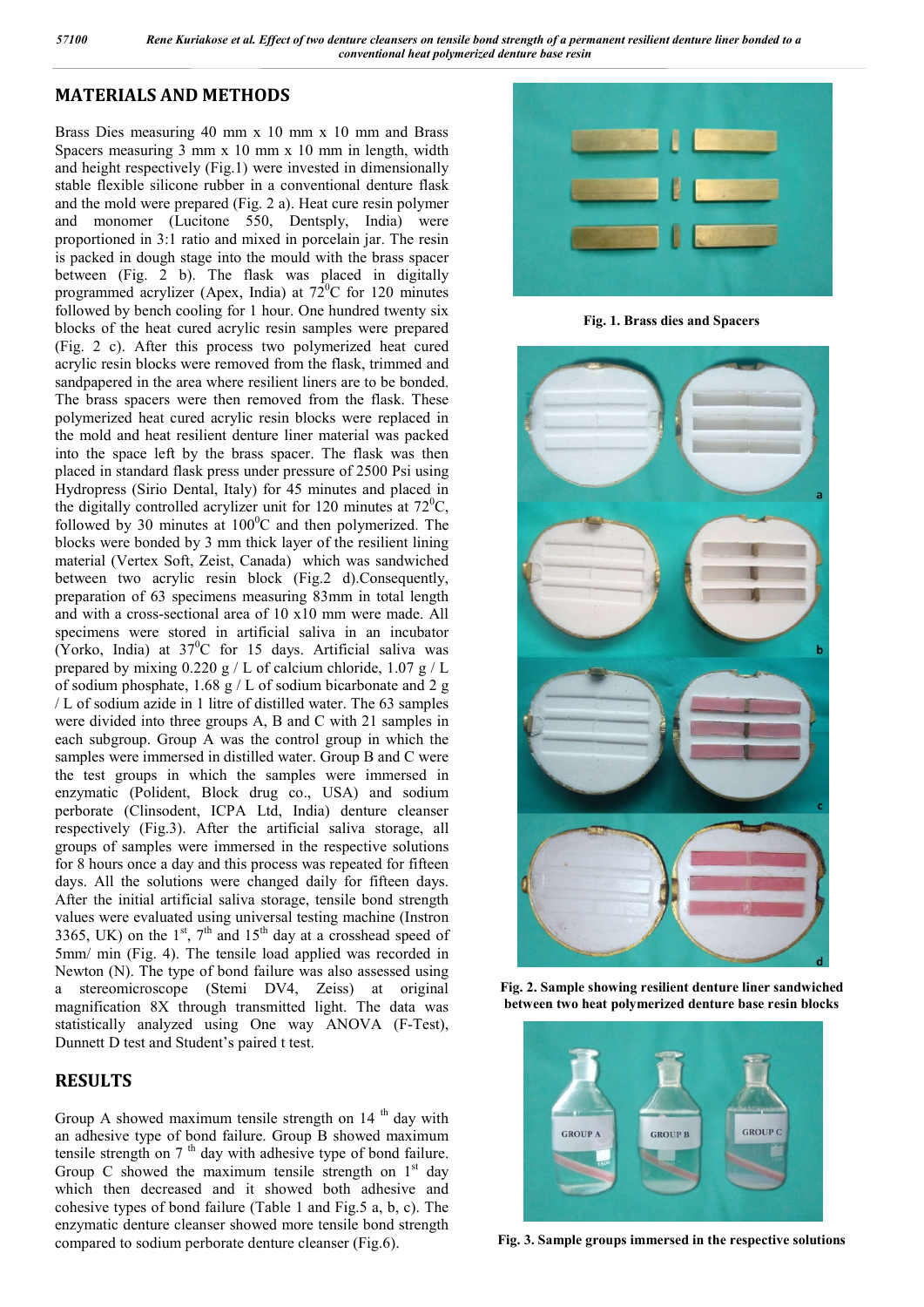

**Fig. 4. Tensile bond strength measurement using universal testing machine**



**Fig. 5. Stereomicroscopic examination of bond failure \* Heat polymerized denture base resin † Permanent resilient liner a-Group A sample showing adhesive failure b-Group B sample showing adhesive failure c-Group C sample showing adhesive and cohesive failure**



**Fig. 6. Comparison of tensile bond strength at 1st, 7th and 14th day in group A, group B and group C**

**Table 1. The mean values of tensile bond strength of permanent resilient liner bonded to a heat polymerized denture base resin when immersed in different solutions and time intervals**

| Day | Group A Distilled | Group B Enzymatic   | Group C Sodium    |
|-----|-------------------|---------------------|-------------------|
|     | water             | Denture Cleanser    | Perborate Denture |
|     | (CONTROL)         | (TEST) Tensile Load | Cleanser (TEST)   |
|     | Tensile Load (N)  | (N)                 | Tensile Load (N)  |
|     | 114.03            | 123.14              | 132.75            |
|     | 117.17            | 131.90              | 102.01            |
| 14  | 117.45            | 106.79              | 98.81             |
|     |                   |                     |                   |

#### **DISCUSSION**

The combination of denture cleanser and resilient liner and the material used for denture construction influence the clinical outcome of a removable dental prosthesis (Michman and Seifert, 1961). The tensile bond strengths of soft denture liners to the denture base resin are low with an increase in plasticizer content. Limitations of the resilient liners are loss of resiliency, color alterations and porosity due to leaching out of the plasticizers and other components when immersed in denture cleansers. The loss of plasticizers can alter the bonding surfaces and the viscoelastic properties of the resilient liners. This bond failure creates a potential surface for bacterial growth, plaque accumulation and calculus formation. Effective prevention and control of healthcare associated infections has to be incorporated and applied consistently in everyday practice. Dentures containing food debris, tartar and stain cause tissue response and allow multiplication of microbial flora which may serve as reservoirs for disseminated systemic infections with gastrointestinal and pleuropulmonary involvement (Gornitsky *et al*., 2002). Therefore, chemical plaque control is the method of denture hygiene for geriatric patients especially those lacking manual dexterity which is done by soaking in denture cleansers to prevent denture stomatitis (Zarb *et al*., 2012). The mechanism of action of enzymatic denture cleanser is by the proteolytic enzymes breaking down macromolecules of glycoprotein, mucoprotien and mucopolysacchride found in denture plaque into less adhesive small units (Odman, 1992; Tamamoto *et al*., 1985; Minagi *et al*., 1987). Sodium perborate denture cleanser is an alkaline solution of hydrogen peroxide which liberate bubbles of oxygen exerting a mechanical cleaning effect on the dentures (Langwell, 1955). The effect of denture cleansers on soft denture lining materials was evaluated in previous studies. It was concluded that clinicians should choose denture cleansers by taking into account the